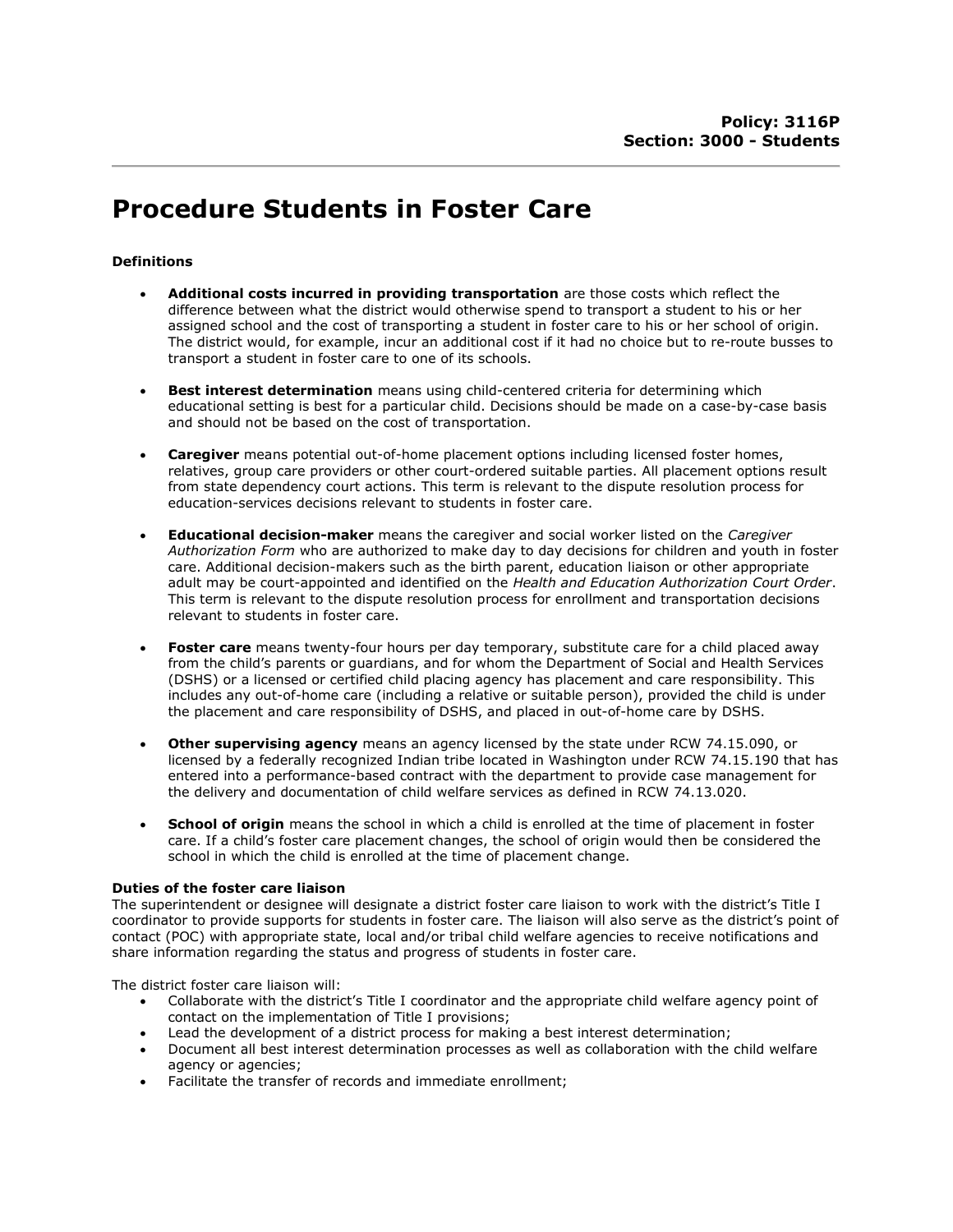- Facilitate data sharing with child welfare agencies that is in compliance with FERPA and other student privacy legal requirements;
- Develop and coordinate local transportation procedures;
- Manage transportation costs disputes;
- Ensure that students in foster care are enrolled in and regularly attending school;
- Coordinate all appeals of education-based decisions for students in foster care and district appeals of inter-agency disputes; and
- As resources permit, provide guidance to school staff on Title I provisions and educational needs of students in foster care on an as-needed basis.

## Enrollment in school of origin

When the district foster care liaison receives notification from a child welfare agency that a foster care student will be moving to a new residence and the necessary timeframe for determining the student's most appropriate school placement, the district liaison/designee will in turn provide the agency with information on the appropriateness of the current educational setting. In order to minimize disruption to their education, students in foster care will be enrolled in or remain in their school of origin unless it is determined that such placement is not in the student's best interest.

## Best interest determination

In the event that the student's placement in the school of origin is questioned, the district's foster care liaison will meet with the child welfare agency's point of contact, the student, and, if feasible, the student's biological and foster family to determine whether the placement is in the student's best interest. The following list includes, but is not limited to, factors that should be considered:

- Preference of the student;
- Preference of the student's parents or education decision makers;
- The student's attachment to the school, including meaningful relationships with staff and peers;
- Placement of the student's sibling(s);
- $\bullet$  Influence on the school climate of the child (including safety);
- The availability and quality of services in school to meet the child's educational and socioemotional needs;
- History of school transfers and their impact on the student;
- Length of commute and how it would impact the student based on their developmental stage;
- Whether the student is eligible to receive special education or related services under IDEA or eligible to receive related aids or services under Section 504 and, if so, the availability of those services in a school other than the school of origin; and
- Whether the student is receiving ELL services and, if so, the availability of those services in school other than the school of origin.

The best interest determination will be made promptly after the child welfare agency's notification of placement to the district. All meeting participants will receive written notification of the outcome.

Additionally, the caregiver or education decision-maker for the student will receive notice of the appeals process (see Dispute Resolution Process below) after the best interest determination. Only a caregiver or education decision-maker for the student may file an appeal using the Dispute Resolution Process.

### Dispute resolution process: Disputes between the district and the student's caregiver/education decision–maker.

## Level One

The student's caregiver or education decision-maker may dispute the district's best interest determination, transportation decision, or the provision of any other education-related service for a student in foster care. They may do so by providing the district or the district's foster care liaison with written notice of the dispute within fifteen (15) business days of receiving notice of the district's determination (e.g., that the district intends to enroll the student in a school other than the school of origin or the school requested by the caregiver or the education decision-maker).

Frank Cardwell, 754-3060 ext 2306 is the District's Foster Care liaison.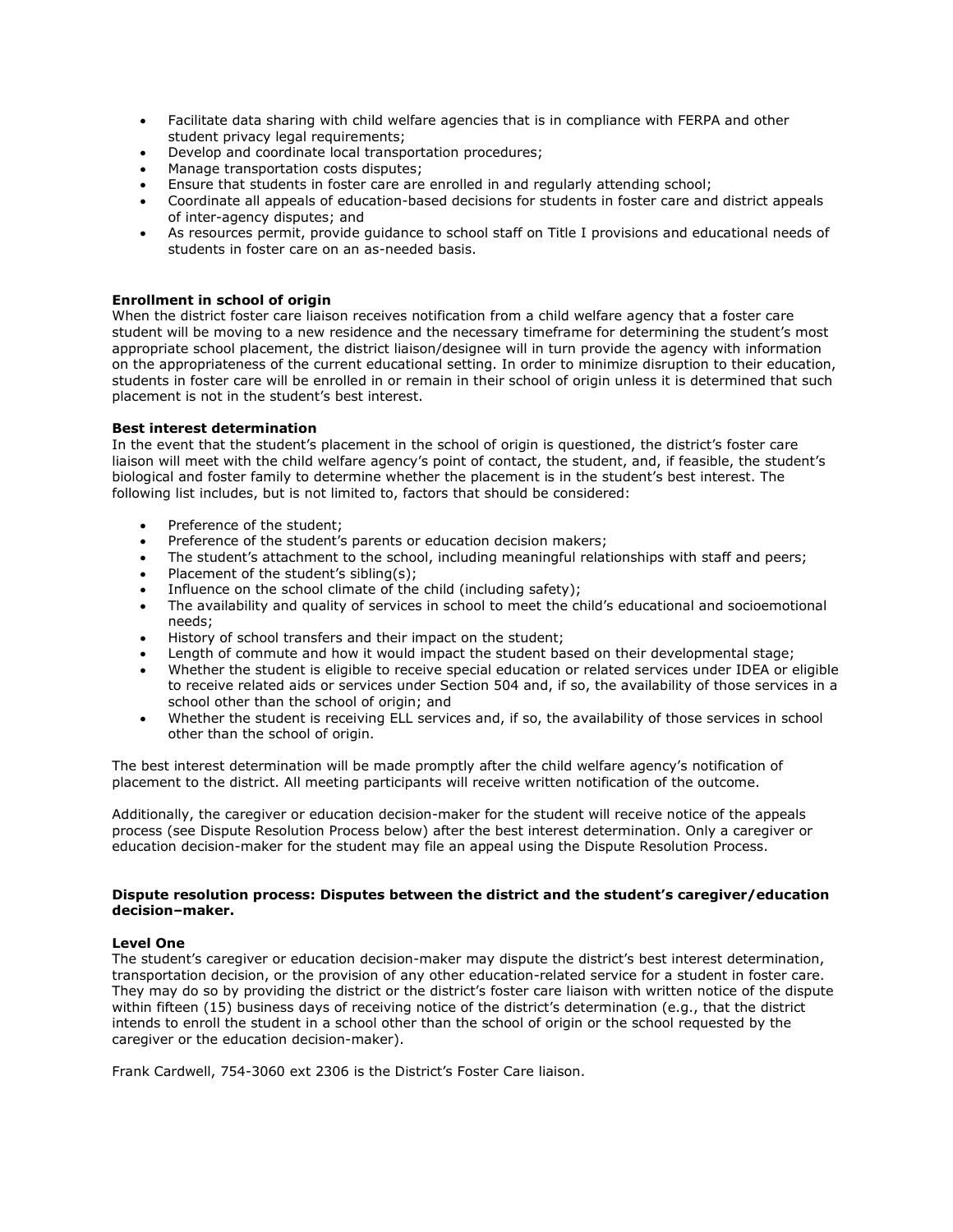The notice of dispute, if provided to the district, will be immediately forwarded to the foster care liaison, or, if that person is unavailable, another designee. The liaison will log receipt of the notice (including the date and time), and then forward a copy of this documentation to their immediate supervisor and the superintendent or designee.

The liaison will make a decision on the dispute within five (5) business days of receipt and inform the caregiver or educational decision-maker in writing of the result. The following documents will be included with the decision in an "appeals package":

- A copy of the original notice of dispute;
- Any additional information from the caregiver or educational decision-maker and/or foster care liaison; and
- **•** Instructions on appealing the decision to Level II.

The liaison will verify receipt of the written decision by the caregiver or education decision-maker.

### Level Two

If the caregiver or education decision-maker disagrees with the decision of the foster care liaison, he or she may appeal the decision to the superintendent or his/her designee (who must be someone other than the foster care liaison). He or she may do so by providing the superintendent's office with a copy of the Level I appeals package within ten (10) business days of their receipt of the Level I decision.

Within five (5) business days of the notification to the district that the caregiver or education decision-maker intends to appeal, the superintendent or designee will arrange to meet within a reasonably expeditious time period either in-person or through phone/video conference with the student's caregiver or educational decision-maker, the student if appropriate, and at least one representative from DSHS or another supervising agency. If it is not possible for the DSHS or other supervising agency representative to be present within a reasonable time, the superintendent or designee will document their efforts to include the representative and proceed with the conference.

Within five (5) business days of the conference, the superintendent or designee will provide the caregiver or educational decision-maker with a written decision, supporting evidence, reasons for the decision and an appeals package that includes:

- A copy of the initial dispute filed at Level I and the Level I decision;
- The Level II decision rendered by the superintendent or designee;
- Any additional information from the caregiver or education decision-maker and/or foster care liaison;
- Instructions as to how to file a Level III appeal, including the physical address and email address of where to submit the dispute:

Foster Care Education Program Supervisor Old Capital Building PO Box 47200 Olympia, WA 98504-7200 fostercare@k12.wa.us

The district's foster care liaison will also be provided a copy of the Level II decision and appeals package. The liaison will be responsible for verifying receipt of the decision and appeals package by the caregiver or educational decision-maker.

## Level III

If the caregiver or education decision-maker disagrees with the decision of superintendent or designee, he or she may appeal the decision by notifying the district's foster care liaison within ten (10) business days of receipt of the Level II decision of their intent to file a Level III appeal.

The superintendent or designee will forward all written and electronic documentation to the OSPI Foster Care Education Program Supervisor or designee for review within five (5) business days of receiving notification of the caregiver or education decision-maker's intent to file a Level III appeal.

The caregiver or education decision-maker may also submit related documentation to the OSPI Foster Care Education Program Supervisor and the district's foster care liaison for review within five (5) business days